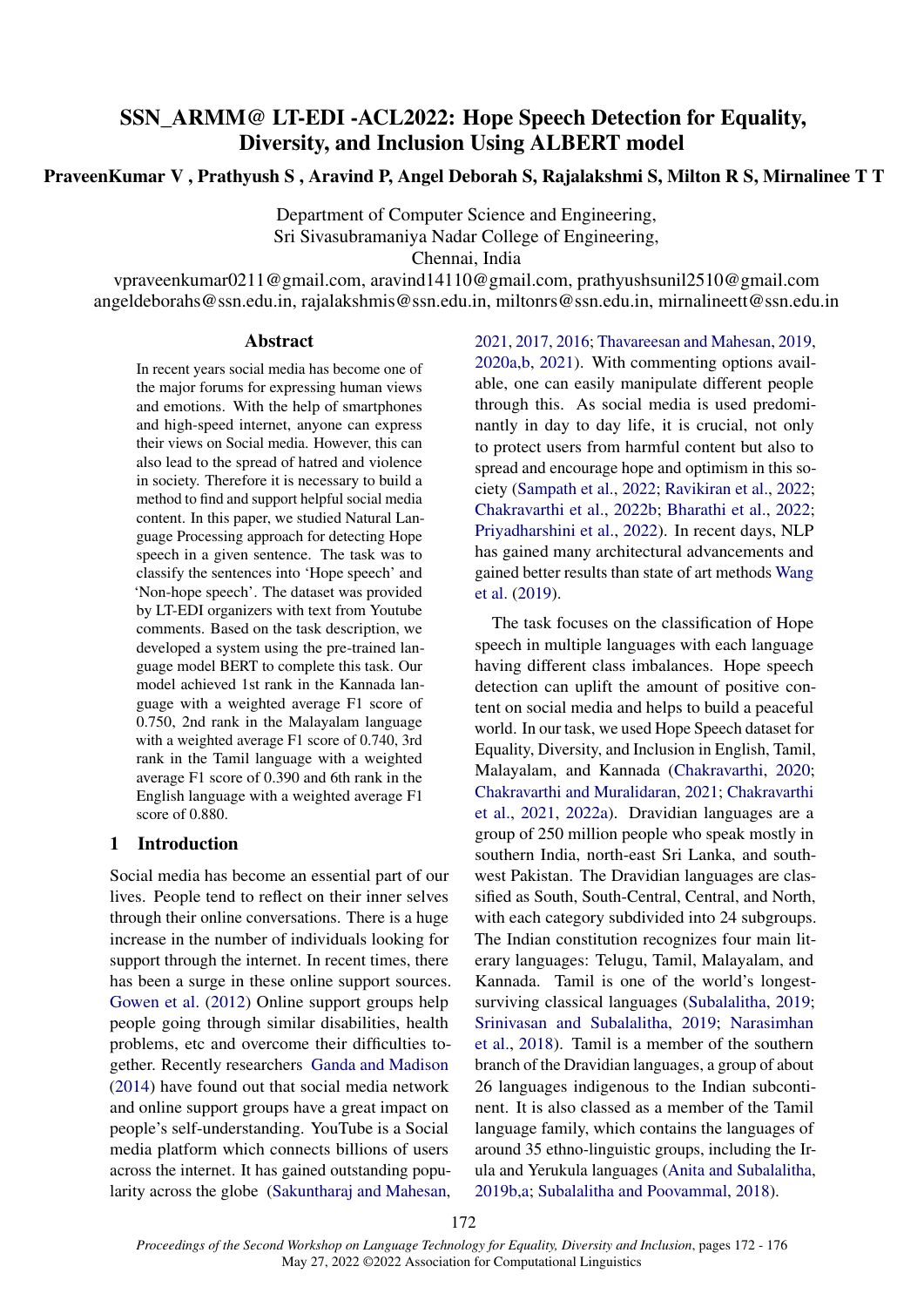The remainder of this paper is organized as follows: the next section includes related work followed by Dataset Description in section 3. Section 4 contains the Methodology. Results are presented in Section 5 and the Conclusion is presented in Section 6.

#### 2 Related Works

Hope speech detection has been one of the important areas of research in recent years. Researchers have developed a wide range of tools, datasets, and models for Text Classification problems. In recent years many researchers have developed automatic methods for hope speech detection in social media. These methods rely on popular technologies like Machine Learning and Natural Language Processing. [\(Zhang et al.,](#page-4-13) [2018\)](#page-4-13) Did hate speech analysis for short text such as tweets. The proposed DNN method helps in identifying features useful for classification. They evaluated their model with the Twitter dataset and obtained good results. [\(Ribeiro](#page-4-14) [et al.,](#page-4-14) [2018\)](#page-4-14) characterized hate speech in Online Social Networks with the help of n DeGroot's learning model. They found how hateful users are different from normal users using centrality measures and user activity patterns. [\(Ghanghor et al.,](#page-3-12) [2021\)](#page-3-12) Carried out hope speech detection task with various models and found out that mBERTcased model gave the best results. They employed zero short cross-lingual model transfer which is used to finetune the model evaluation. They found out that degradation of the model performance was due to freezing of base layers of transformer model . [Mu](#page-3-13)[ralidhar et al.](#page-3-13) [\(2018\)](#page-3-13) focused on YouTube sentiment analysis. The researchers analyzed these data to find their trends and it was found that real-life events are influenced by user sentiments. Hope speech can also be termed as the opposite of hate speech. Hate speech includes offensive and bad comments on a particular work or a particular person. [\(Chakravarthi et al.,](#page-3-14) [2020\)](#page-3-14) These offensive comments create a bad impact on this society. Work done by [\(Puranik et al.,](#page-4-15) [2021\)](#page-4-15) includes analyzing the corpus of data collected from Youtube comments.

## 3 Dataset Description

In this work, we made use of the datasets provided by the Association for Computational Linguistics for Hope Speech Detection for Equality, Diversity, and Inclusion competition. These are multi-lingual datasets constructed by [Chakravarthi](#page-3-5) [\(2020\)](#page-3-5). It consists of comments made by users from the social media platform YouTube with 28,424, 17715, 9918, and 6176 comments in English, Tamil, Malayalam, and Kannada respectively, manually labeled. In these datasets, the comments are classified into two different categories as Hope-speech and Non-hopespeech. The distribution of each language dataset is shown in the table [1.](#page-1-0)

<span id="page-1-0"></span>

| Language  | Train | <b>Test</b> | Dev  |
|-----------|-------|-------------|------|
| Tamil     | 14199 | 1761        | 1755 |
| English   | 22740 | 2841        | 2841 |
| Malayalam | 7873  | 1071        | 974  |
| Kannada   | 4940  | 618         | 618  |

Table 1: Summary of Dataset

# 4 Methodology

We have applied a transformer-based approach to detect hope speech for multi-lingual Dravidian language comments. In our implementation of the code, we have used the Simple Transformers library which is built upon the transformers library by huggingface. ALBERT model has similar architecture as the BERT model, but the ALBERT model takes 18x fewer parameters compared to the BERT model. The Transformer-based neural network gives us another advantage through a technique called parameter-sharing where they use the same parameters for different independent layers. The architecture diagram of ALBERT model is given in figure [1.](#page-2-0) The transformers are non-sequential and always are processed in batches or as a whole sentence. We have also used a bi-directional approach so not only the previous words but the words from the right can also help in tokenizing.

We are using the IndicBERT model for tokenizing the Input Samples. We are tokenizing each input to convert the input sequence to tokens. IndicBERT is an ALBERT model that is pre-trained on 12 major Indian languages with a huge corpus of roughly 9 billion tokens. It's trained by choosing a single model for all languages to learn the relationship between languages. We have employed ai4bharat/Indic-bert model for both tokenizing and classifying model. We are tokenizing each sentence with a maximum length of 400 and truncation is enabled. The special tokens are included in this model to capture multi-lingual tokens and padding is not done for each sentence but is done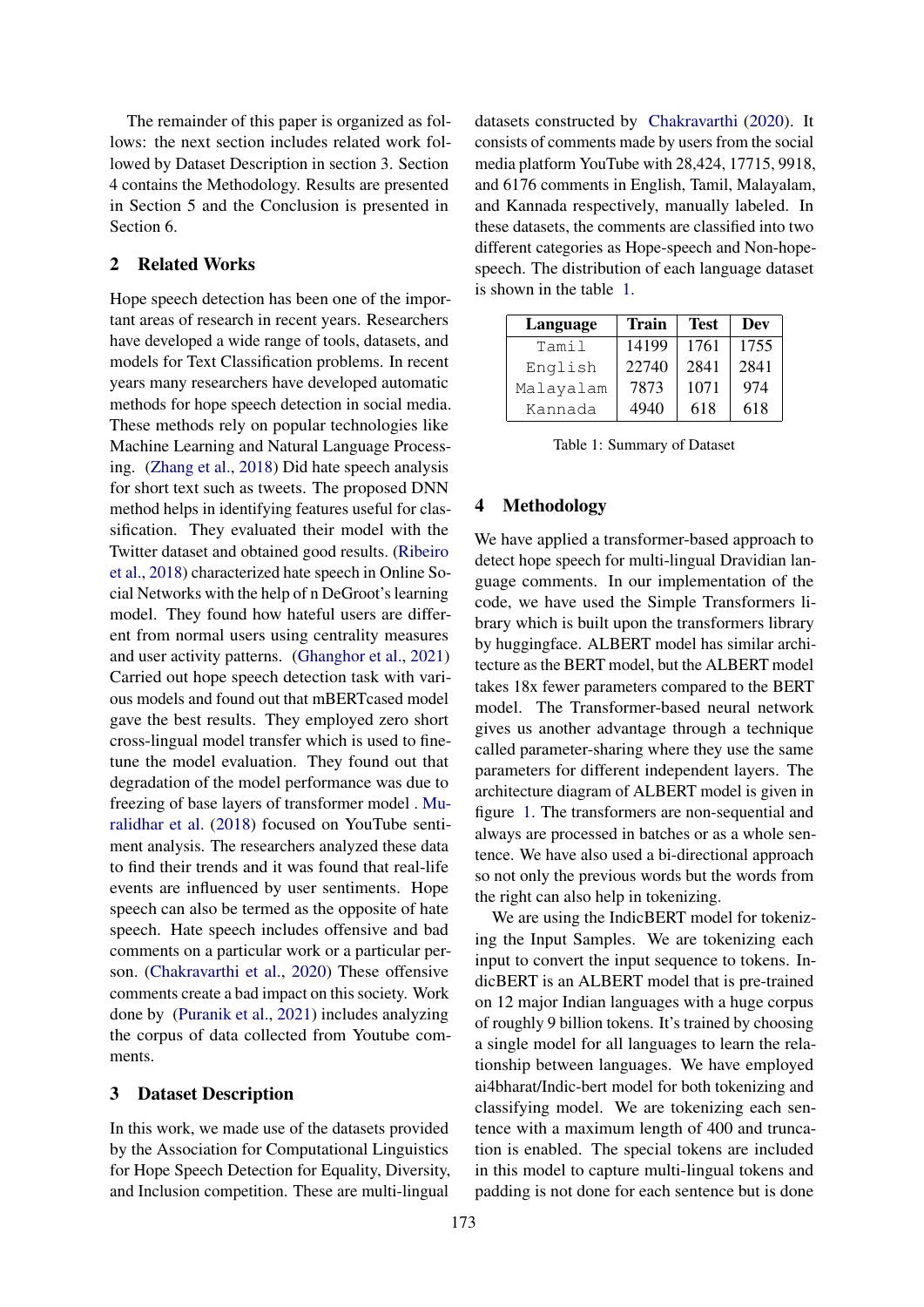<span id="page-2-0"></span>

Figure 1: Architecture of ALBERT model

in batches later. Now the tokens have different sequence lengths and the inputs are now sorted based on the sequence length. This helps us in creating smart batches. Then the smart batches with a batch size of 16 are created and then the padding is done in those batches and attention masks are added. The resulting token count from padding in smart batches is 93.9% lesser than Fixed padding while not discarding any important token.

Now we are using transfer learning to import the ALBERT model for sequence classification and its configurations. The AdamW optimizer is used. Adam optimizer updates the weights based on stochastic gradient descent with an adaptive estimation based on first and second-order moments. AdamW optimizer does the same but it is additionally decoupled with the weight decay of the variable. We have also used a dynamic learning rate that is updated in each step by the linear scheduler function. The training is done in batches so the loss function is the average loss over the batch taken. Our hyperparameters are present in table [2.](#page-2-1)

<span id="page-2-1"></span>

| <b>Hyperparameters</b> | Value                |  |
|------------------------|----------------------|--|
| epoch                  | 4                    |  |
| batch size             | 16                   |  |
| learning rate          | $2e^{-5}$            |  |
| max_length             | 400                  |  |
| activation             | tanh                 |  |
| optimizer              | AdamW                |  |
| Adam_epsilon           | $1e^{-8}$            |  |
| Truncate               | Enabled              |  |
| Padding                | <b>Smart Batches</b> |  |
| Learning rate          | Dynamic              |  |

Table 2: Hyper-parameters of the model

## 5 Experimental Result

This section presents our experimental results and their analysis. In the results announced by the organizers. Multilingual comments are subjected to vary because people tend to write it in code-mixed data or in their native language which can be misinterpreted. A variation of such comments between train, test, and validation can impact the result of the model. Our model got 1st rank in Kannada, 2nd rank in Malayalam, 3rd rank in Tamil, and 6th rank in English. Our evaluation panel used the F1 score weighted average as a result indicator. The performance of our model is given in table [3.](#page-2-2) This result is due to the adoption of a pre-trained language model for this shared task. The ALBERT model is based on the Transformer model that has great potential for capturing global information [Vaswani](#page-4-16) [et al.](#page-4-16) [\(2017\)](#page-4-16).

<span id="page-2-2"></span>

| Language  | <b>Precision</b> | Recall | F1 score |
|-----------|------------------|--------|----------|
| English   | 0.880            | 0.890  | 0.880    |
| Tamil     | 0.370            | 0.420  | 0.390    |
| Malayalam | 0.700            | 0.780  | 0.740    |
| Kannada   | 0.740            | 0.760  | 0.750    |

Table 3: The results of our model

#### 6 Conclusion

Due to the pandemic there has been a sudden increase in active social media users which has led to abundant online content. There is a need to promote and motivate positive content to spread peace and knowledge in this society. In this paper, we proposed a transformer-based approach for Hope speech detection in 4 different languages (English, Tamil, Malayalam, Kannada). We used the AL-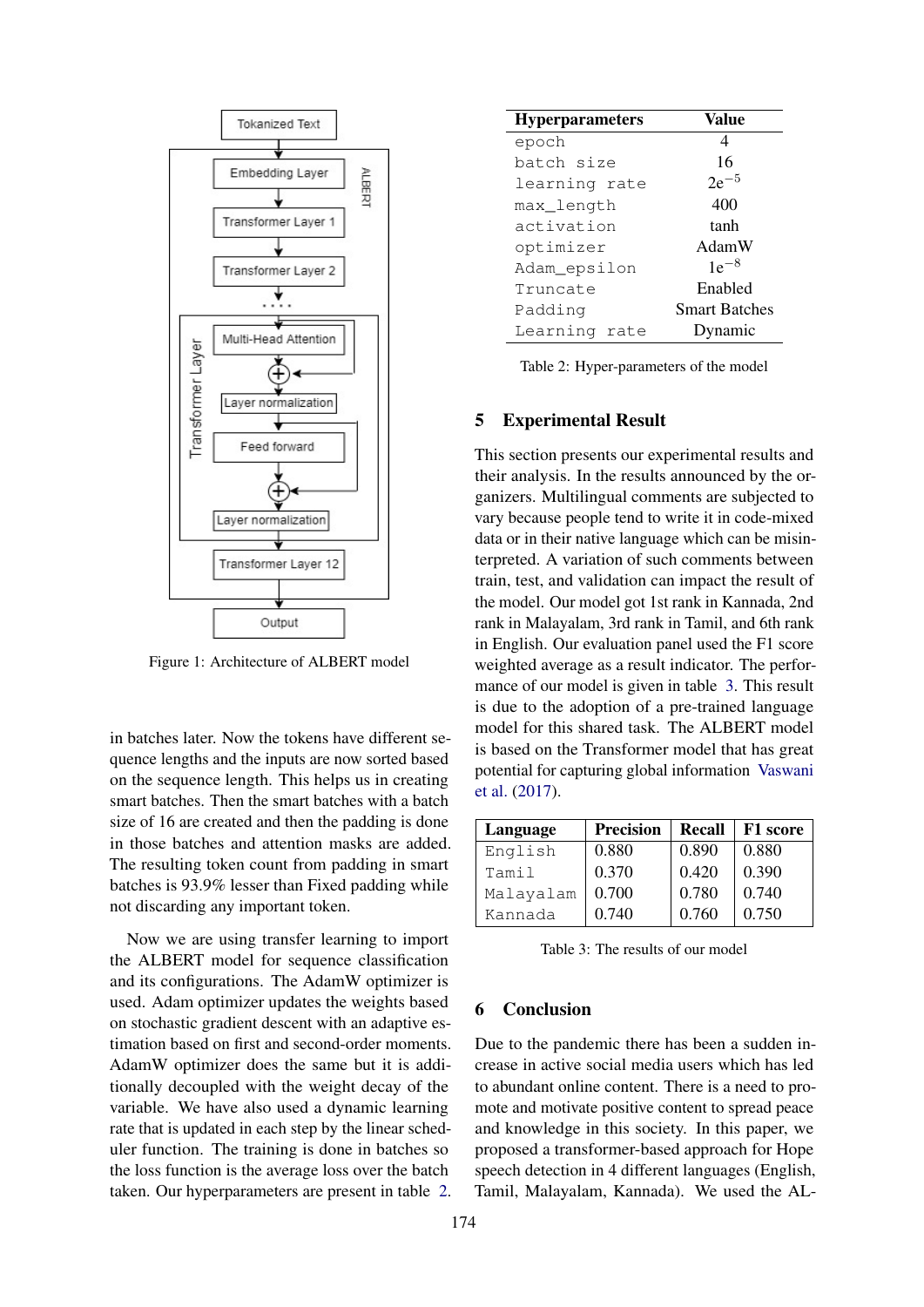BERT model with AdamW optimizer for classification. Our model got an F1 score of 0.880, 0.390, 0.740, and 0.750 in English, Tamil, Malayalam, and Kannada. In future work, techniques like Data augmentation can be used to fine-tune the model on more data.

## References

- <span id="page-3-11"></span>R Anita and CN Subalalitha. 2019a. An approach to cluster Tamil literatures using discourse connectives. In *2019 IEEE 1st International Conference on Energy, Systems and Information Processing (ICESIP)*, pages 1–4. IEEE.
- <span id="page-3-10"></span>R Anita and CN Subalalitha. 2019b. Building discourse parser for Thirukkural. In *Proceedings of the 16th International Conference on Natural Language Processing*, pages 18–25.
- <span id="page-3-3"></span>B Bharathi, Bharathi Raja Chakravarthi, Subalalitha Chinnaudayar Navaneethakrishnan, N Sripriya, Arunaggiri Pandian, and Swetha Valli. 2022. Findings of the shared task on Speech Recognition for Vulnerable Individuals in Tamil. In *Proceedings of the Second Workshop on Language Technology for Equality, Diversity and Inclusion*. Association for Computational Linguistics.
- <span id="page-3-5"></span>Bharathi Raja Chakravarthi. 2020. [HopeEDI: A mul](https://aclanthology.org/2020.peoples-1.5)[tilingual hope speech detection dataset for equality,](https://aclanthology.org/2020.peoples-1.5) [diversity, and inclusion.](https://aclanthology.org/2020.peoples-1.5) In *Proceedings of the Third Workshop on Computational Modeling of People's Opinions, Personality, and Emotion's in Social Media*, pages 41–53, Barcelona, Spain (Online). Association for Computational Linguistics.
- <span id="page-3-6"></span>Bharathi Raja Chakravarthi and Vigneshwaran Muralidaran. 2021. [Findings of the shared task on hope](https://aclanthology.org/2021.ltedi-1.8) [speech detection for equality, diversity, and inclu](https://aclanthology.org/2021.ltedi-1.8)[sion.](https://aclanthology.org/2021.ltedi-1.8) In *Proceedings of the First Workshop on Language Technology for Equality, Diversity and Inclusion*, pages 61–72, Kyiv. Association for Computational Linguistics.
- <span id="page-3-8"></span>Bharathi Raja Chakravarthi, Vigneshwaran Muralidaran, Ruba Priyadharshini, Subalalitha Chinnaudayar Navaneethakrishnan, John Phillip McCrae, Miguel Ángel García-Cumbreras, Salud María Jiménez-Zafra, Rafael Valencia-García, Prasanna Kumar Kumaresan, Rahul Ponnusamy, Daniel García-Baena, and José Antonio García-Díaz. 2022a. Findings of the shared task on Hope Speech Detection for Equality, Diversity, and Inclusion. In *Proceedings of the Second Workshop on Language Technology for Equality, Diversity and Inclusion*. Association for Computational Linguistics.
- <span id="page-3-14"></span>Bharathi Raja Chakravarthi, Vigneshwaran Muralidaran, Ruba Priyadharshini, and John Philip McCrae. 2020. [Corpus creation for sentiment analysis in code-mixed](https://aclanthology.org/2020.sltu-1.28) [Tamil-English text.](https://aclanthology.org/2020.sltu-1.28) In *Proceedings of the 1st Joint Workshop on Spoken Language Technologies for*

*Under-resourced languages (SLTU) and Collaboration and Computing for Under-Resourced Languages (CCURL)*, pages 202–210, Marseille, France. European Language Resources association.

- <span id="page-3-2"></span>Bharathi Raja Chakravarthi, Ruba Priyadharshini, Thenmozhi Durairaj, John Phillip McCrae, Paul Buitaleer, Prasanna Kumar Kumaresan, and Rahul Ponnusamy. 2022b. Findings of the shared task on Homophobia Transphobia Detection in Social Media Comments. In *Proceedings of the Second Workshop on Language Technology for Equality, Diversity and Inclusion*. Association for Computational Linguistics.
- <span id="page-3-7"></span>Bharathi Raja Chakravarthi, Ruba Priyadharshini, Rahul Ponnusamy, Prasanna Kumar Kumaresan, Kayalvizhi Sampath, Durairaj Thenmozhi, Sathiyaraj Thangasamy, Rajendran Nallathambi, and John Phillip McCrae. 2021. Dataset for identification of homophobia and transophobia in multilingual YouTube comments. *arXiv preprint arXiv:2109.00227*.
- <span id="page-3-1"></span>Ganda and Madison. 2014. Social media and self: Influences on the formation of identity and understanding of self through social networking sites. page 55. University Honors Theses.
- <span id="page-3-12"></span>Nikhil Ghanghor, Rahul Ponnusamy, Prasanna Kumar Kumaresan, Ruba Priyadharshini, Sajeetha Thavareesan, and Bharathi Raja Chakravarthi. 2021. [IIITK@LT-EDI-EACL2021: Hope speech detection](https://aclanthology.org/2021.ltedi-1.30) [for equality, diversity, and inclusion in Tamil , Malay](https://aclanthology.org/2021.ltedi-1.30)[alam and English.](https://aclanthology.org/2021.ltedi-1.30) In *Proceedings of the First Workshop on Language Technology for Equality, Diversity and Inclusion*, pages 197–203, Kyiv. Association for Computational Linguistics.
- <span id="page-3-0"></span>Kris Gowen, Matthew Deschaine, Darcy Gruttadara, and Dana Markey. 2012. [Young adults with men](https://doi.org/10.2975/35.3.2012.245.250)[tal health conditions and social networking websites:](https://doi.org/10.2975/35.3.2012.245.250) [Seeking tools to build community.](https://doi.org/10.2975/35.3.2012.245.250) *Psychiatric rehabilitation journal*, 35:245–50.
- <span id="page-3-13"></span>Skanda Muralidhar, Laurent Nguyen, and Daniel Gatica-Perez. 2018. [Words worth: Verbal content and](https://doi.org/10.18653/v1/W18-6247) [hirability impressions in YouTube video resumes.](https://doi.org/10.18653/v1/W18-6247) In *Proceedings of the 9th Workshop on Computational Approaches to Subjectivity, Sentiment and Social Media Analysis*, pages 322–327, Brussels, Belgium. Association for Computational Linguistics.
- <span id="page-3-9"></span>Anitha Narasimhan, Aarthy Anandan, Madhan Karky, and CN Subalalitha. 2018. Porul: Option generation and selection and scoring algorithms for a tamil flash card game. *International Journal of Cognitive and Language Sciences*, 12(2):225–228.
- <span id="page-3-4"></span>Ruba Priyadharshini, Bharathi Raja Chakravarthi, Subalalitha Chinnaudayar Navaneethakrishnan, Thenmozhi Durairaj, Malliga Subramanian, Kogilavani Shanmugavadivel, Siddhanth U Hegde, and Prasanna Kumar Kumaresan. 2022. Findings of the shared task on Abusive Comment Detection in Tamil. In *Proceedings of the Second Workshop on*